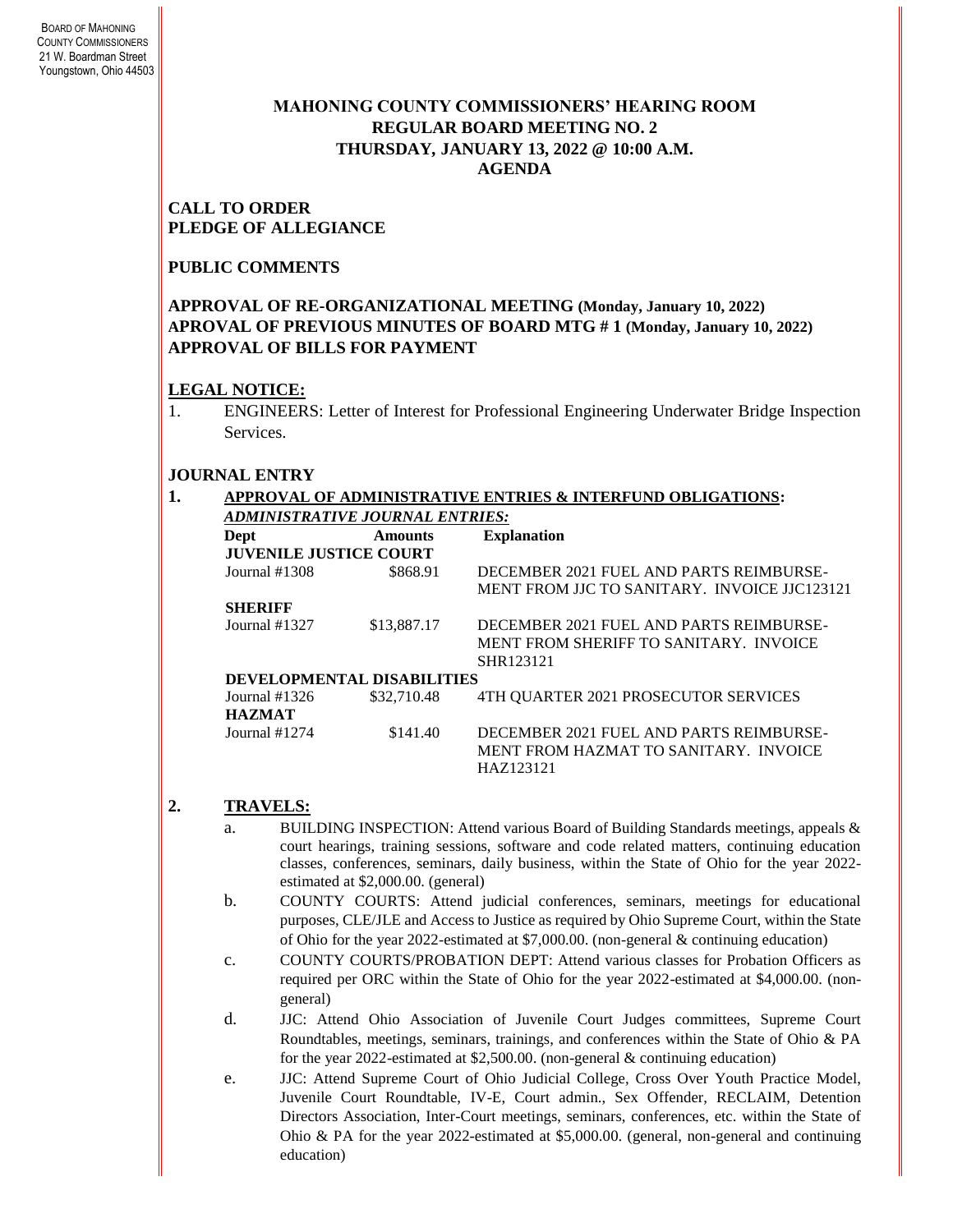- f. JJC: Transport/visit youths in detention and placement facilities within the State of Ohio  $\&$ PA for the year 2022-estimated at \$1,000.00. (general & non-general)
- g. PROSECUTORS: Attend Ohio Prosecuting Attorneys Association, Ohio Supreme Court, Mahoning County Bar Association National Judicial, Legal Associations conferences, seminars and meetings, within the State of Ohio and/or other destinations for the year 2022 estimated at \$10,000.00. (non-general & continuing education)
- h. VETERANS SERVICE: Attend various OSACVSO Summer Quarterly & Ohio Veterans Home Quarterly Meetings, VFW Council Administration Convention, OSACVSO New Officer Training & Fall School, conferences, seminars, within the State of Ohio & PA for the year 2022-estimated at \$15,000.00. (general & accreditation)

# **3. AGREEMENTS:**

- a. AUDITORS: Agreement with Postal Mail Sort, LTD to process and mail the tax year 2022 Real Estate Homestead Renewals in the estimated amount of \$9,594.25. (non-general)
- b. LEAD-BASED: Agreement with Apex Inspections, LLC for lead risk assessments and clearances examinations in the estimated amount of \$45,000.00. (non-general)
- c. SANITARY: Agreement with US-Imaging for on-site scanning of sanitary sewer permit books in the estimated amount of \$22,901.63. (non-general)
- d. SANITARY: Agreement with Cardinal Environmental Laboratories, LLC to provide laboratory testing of wastewater and water processed through the Metropolitan Sewer and Water District for two (2) years in the estimated amount of \$26,000.00 per year. (non-general)
- e. SANITARY: Agreement with Cowboy Industries to provide twenty (20) yard roll off dumpsters at various location as needed in the estimated amount of \$5,000.00. (non-general)
- f. SANITARY: Agreement with Republic Services for the disposal of spent sand and solids mixture from the Damascus and Diehl Lake Wastewater Treatment Plants for two (2) years in the estimated amount of \$1,620.00 per year. (non-general)
- g. SHERIFF: Agreement with Lamar Advertising for advertising campaign to attract new hires in the amount of \$6,000.00. (non-general)
- h. TREASURERS: Agreement with United Mail, LLC for outsourcing of real estate property tax preparation, printing & mailing services for 1st half of 2022 per unit pricing. (non-general)

# **4. CHANGE ORDERS:**

a. OMB GRANTS: Change Order No. 1 with Michael Baker International, Inc., dba DataMark for one time data base setup fee in the amount of \$1,750.00. (non-general)

# **5. APPOINTMENTS:**

a. COMISSIONERS: Appointments to serve on various Boards and/or Committees:

|                                  | Commissioner           | Alternate                            | $2nd$ Alternate |
|----------------------------------|------------------------|--------------------------------------|-----------------|
| Board of Revision                | Carol Rimedio-Righetti | David C. Ditzler                     |                 |
| <b>Corrections Planning</b>      | Carol Rimedio-Righetti | Anna DeAscentis                      |                 |
| E 9-1-1 Executive Board          | Carol Rimedio-Righetti | <b>Audrey Tillis</b>                 |                 |
| <b>Eastgate Regional Council</b> |                        |                                      |                 |
| Governments-GENERAL BMCC         |                        | Anna DeAscentis                      |                 |
| <b>HazMat Board Trustees</b>     | Anthony T. Traficanti  | Carol Rimedio-Righetti A. DeAscentis |                 |
| <b>Investment Advisory</b>       | Carol Rimedio-Righetti | David C. Ditzler                     |                 |
|                                  | Anthony T. Traficanti  | Carol Rimedio-Righetti               |                 |
| County Land Bank                 | David C. Ditzler       | Carol Rimedio-Righetti               |                 |
|                                  | Carol Rimedio-Righetti | Anna DeAscentis                      |                 |
| Issue 1                          | Anthony T. Traficanti  | David C. Ditzler                     |                 |
| Records Commission               | Carol Rimedio-Righetti | Anthony T. Traficanti                |                 |
| <b>Planning Commission</b>       | <b>BMCC</b>            |                                      |                 |
| Recycling Division               | Carol Rimedio-Righetti | David C. Ditzler                     | A. Tillis       |
| <b>MCTA</b>                      | <b>BMCC</b>            | <b>Audrey Tillis</b>                 |                 |
| Data Processing Board            | Carol Rimedio-Righetti | David C. Ditzler                     |                 |
| Family & Children First          | Carol Rimedio-Righetti | Anna DeAscentis                      |                 |
|                                  |                        |                                      |                 |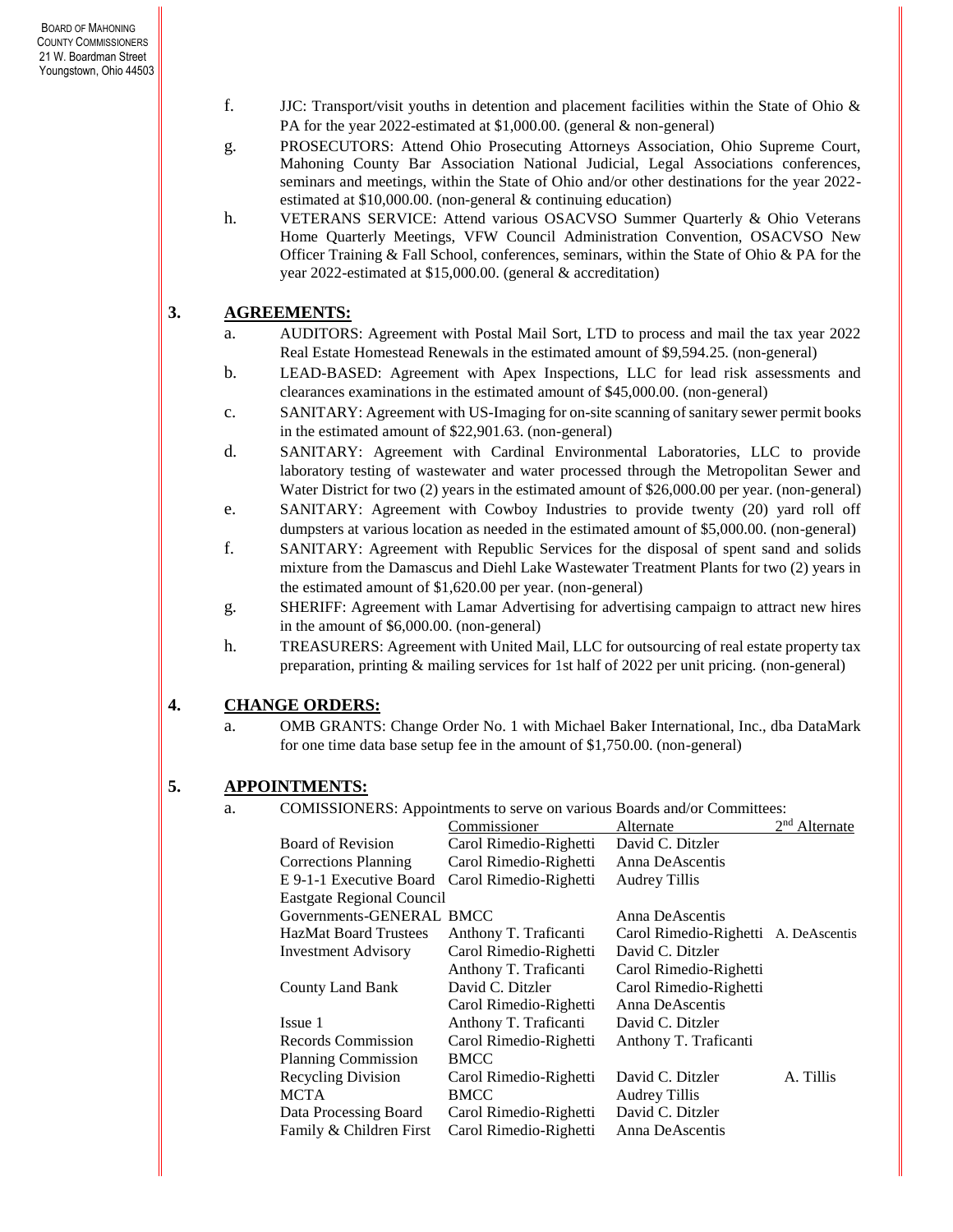b. COMMISSIONERS: Amend JE 20-12-039 to appoint/update the following individual to serve on the Mahoning County Corrections Planning Board effective immediately until December 31, 2022:

Kathy Thompson, Youngstown City Prosecutor

c. COMMISSIONERS: Appoint the following individual to serve on the Mahoning County Planning Commission for the unexpired term of Gary Esasky until December 31, 2023: Joe Koch Sr.

# **RESOLUTIONS**

| <b>ADDITIONS:</b>       |                                  |                                                                                                                                                                                                                                                         |
|-------------------------|----------------------------------|---------------------------------------------------------------------------------------------------------------------------------------------------------------------------------------------------------------------------------------------------------|
| Dept                    | <b>Amounts</b>                   | <b>Explanation</b>                                                                                                                                                                                                                                      |
| <b>COMMISSIONERS</b>    |                                  |                                                                                                                                                                                                                                                         |
| Journal #1377           | \$1,052,523.00                   | BUDGET ADDITION TO PROJECT #00127 YOUNGS-<br>TOWN DEVELOPMENTAL CENTER PROPERTY<br>ACQUISITION INCREASE PROFESSIONAL SER-<br>VICES; PROJECT #38004 RESTROOM UPGRADES -<br>OAKHILL ; #38008 OAKHILL PHASE III INCREASE<br>ARCHITECT/ENGINEERING SERVICES |
| <b>FACILITIES</b>       |                                  |                                                                                                                                                                                                                                                         |
| Journal #1377           | \$133,916.00                     | BUDGET ADDITION TO PROJECT #00126 JUSTICE<br>CENTER BUILDING CONTROLS AND ROOF<br>INCREASE ROOFING AND ARCHITECT//ENGINEER-<br>ING / ENGINEERING SERVICES                                                                                               |
| SANITARY ENGINEERING    |                                  |                                                                                                                                                                                                                                                         |
| Journal $#1226$         | \$895,817.00                     | BUDGET ADDITION TO PROJECT #06061 DIEHL<br>LAKE WWTP UPGRADES FOR IMP 526 - CARRY-<br><b>OVER PROJECT INCREASE ARCHITECT/ ENGINEER-</b><br>ING CONTRACT SERVICES AND GENERAL<br><b>CONTRACTING</b>                                                      |
| <b>PROSECUTORS</b>      |                                  |                                                                                                                                                                                                                                                         |
| Journal #1291           | \$8,271.00                       | BUDGET ADDITION TO GRANT #26012 SVAA FY22<br><b>INCREASE PERSONNEL</b>                                                                                                                                                                                  |
| Journal #1296           | \$120,892.00                     | BUDGET ADDITION TO GRANT #26002 VOCA FY22<br><b>INCREASE PERSONNEL</b>                                                                                                                                                                                  |
| Journal #1377           | \$57,500.00                      | BUDGET ADDITION TO PROJECT #33251 PROSECU-<br>TOR RECORDS MANAGEMENT SYSTEM INCREASE<br><b>SOFTWARE</b>                                                                                                                                                 |
|                         | YOUNGSTOWN MUNICIPAL COURT       |                                                                                                                                                                                                                                                         |
| Journal #1050           | \$7,090.00                       | BUDGET ADDITION TO ORG #1220511 IDAT<br>YOUNGSTOWN MUNICIPAL COURT INCREASE<br>CONTRACTUAL AGREEMENTS                                                                                                                                                   |
|                         | <b>STRUTHERS MUNICIPAL COURT</b> |                                                                                                                                                                                                                                                         |
| Journal $#1050$         | \$11,629.00                      | BUDGET ADDITION TO ORG #1220512 IDAT<br>STRUTHERS MUNICIPAL COURT INCREASE<br><b>CONTRACTUAL AGREEMENTS</b>                                                                                                                                             |
|                         | <b>CAMPBELL MUNICIPAL COURT</b>  |                                                                                                                                                                                                                                                         |
| Journal #1050           | \$4,602.00                       | BUDGET ADDITION TO ORG #1220513 IDAT<br>CAMPBELL MUNICIPAL COURT INCREASE<br>CONTRACTUAL AGREEMENTS                                                                                                                                                     |
| <b>BOARDMAN COURT</b>   |                                  |                                                                                                                                                                                                                                                         |
| Journal #1050           | \$12,000.00                      | BUDGET ADDITION TO ORG #1220560 IDAT<br>BOARDMAN COURT INCREASE CONTRACTUAL<br><b>AGREEMENTS</b>                                                                                                                                                        |
| <b>AUSTINTOWN COURT</b> |                                  |                                                                                                                                                                                                                                                         |
| Journal #1050           | \$12,000.00                      | BUDGET ADDITION TO ORG #1220561 IDAT<br>AUSTINTOWN COURT INCREASE CONTRACTUAL<br><b>AGREEMENTS</b>                                                                                                                                                      |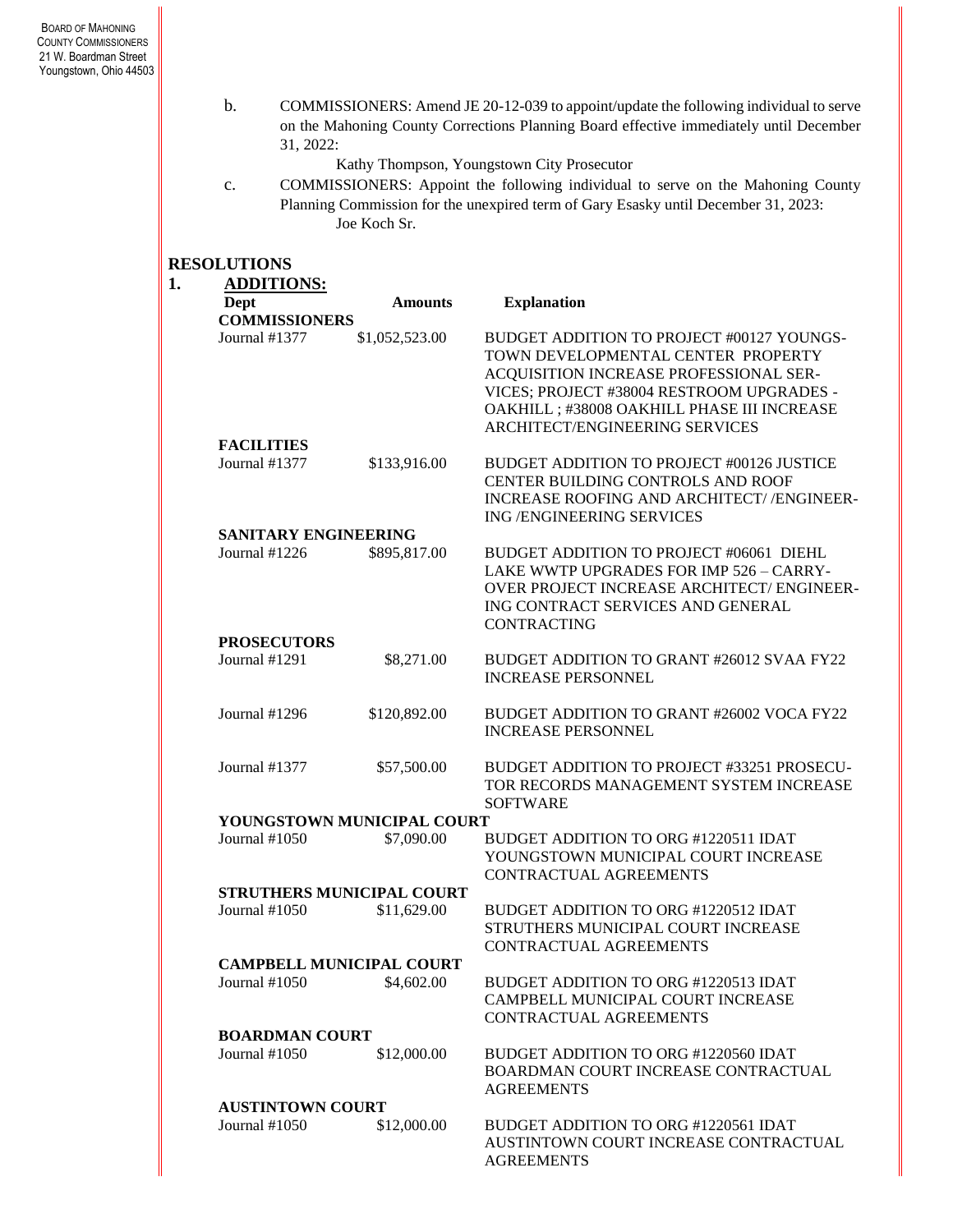#### BOARD OF MAHONING COUNTY COMMISSIONERS 21 W. Boardman Street Youngstown, Ohio 44503

| <b>SEBRING COURT</b>                      |                  |                                                                                                                                                                                                                                                                                                                                                                                                                                                                                                                               |
|-------------------------------------------|------------------|-------------------------------------------------------------------------------------------------------------------------------------------------------------------------------------------------------------------------------------------------------------------------------------------------------------------------------------------------------------------------------------------------------------------------------------------------------------------------------------------------------------------------------|
| Journal $\#1050$                          | \$12,000.00      | BUDGET ADDITION TO ORG #1220562 IDAT<br>SEBRING COURT INCREASE CONTRACTUAL<br><b>AGREEMENTS</b>                                                                                                                                                                                                                                                                                                                                                                                                                               |
| <b>CANFIELD COURT</b><br>Journal #1050    | \$12,000.00      | BUDGET ADDITION TO ORG #1220563 IDAT<br>CANFIELD COURT INCREASE CONTRACTUAL<br><b>AGREEMENTS</b>                                                                                                                                                                                                                                                                                                                                                                                                                              |
| <b>COMMON PLEAS</b><br>Journal #1341      | \$1,700.00       | BUDGET ADDITION TO ORG #1410575 COMMON<br>PLEAS SPECIAL PROJECTS INCREASE DATA<br><b>EQUIPMENT</b>                                                                                                                                                                                                                                                                                                                                                                                                                            |
| Journal #1367                             | \$500.00         | BUDGET ADDITION TO ORG #1410575 COMMON<br>PLEAS SPECIAL PROJECTS INCREASE ORGANIZA-<br><b>TION DUES</b>                                                                                                                                                                                                                                                                                                                                                                                                                       |
| Journal #1377                             | \$2,670.00       | BUDGET ADDITION TO GRANT #2903B MENTAL<br>HEALTH COURT PROGRAM FY21 INCREASE<br><b>MATERIALS AND SUPPLIES</b>                                                                                                                                                                                                                                                                                                                                                                                                                 |
| <b>SHERIFF</b><br>Journal #1365           | \$190,698.00     | BUDGET ADDITION TO GRANT #27129 T- CAP FY22<br>INCREASE PERSONNEL AND PROFESSIONAL<br><b>SERVICES</b>                                                                                                                                                                                                                                                                                                                                                                                                                         |
| <b>MENTAL HEALTH &amp; RECOVERY BOARD</b> |                  |                                                                                                                                                                                                                                                                                                                                                                                                                                                                                                                               |
| Journal $#1028$                           | \$944,836.00     | BUDGET ADDITION TO GRANT #22012 SFY22-MH<br>CRISIS CENTERS; #22023 SFY22- MULTI SYSTEM<br>ADULTS; #22062 TITLE XX- SFY22; #2207K SFY22-<br>FORENSIC MONITORING; #22142 PATH SFY22;<br>#22151 SFY22- VRP3; #2217M SFY22- HUD<br>VOUCHERS; #22170 SFY22- HUD VOUCHERS;<br>#22182 SFY22- STRONG FAMILIES; #28082 SFY22-<br>SYSTEM OF CARE; #28132 SFY22- TASC PROJECT;<br>#28142 SFY22- TASC DRUG COURT; #28152 SFY22-<br>PROBLEM GAMBLING; #28212 SFY22- ATP; #28255<br>SFY22- RECOVERY OHIO INCREASE<br>CONTRACTUAL AGREEMENTS |
| Journal #1048                             | \$955,845.00     | BUDGET ADDITION TO GRANT #2203F SFY21 BHCJ:<br>#22071 SFY20- COMMUNITY TRANSITION<br>PROGRAM; #2803R SFY21- CRISIS STABILIZATION;<br>#2803S SFY22- CRISIS STABILIZATION; #28211<br>SFY21- ATP AND #28252 OBWC-SURWSP FY20<br>INCREASE CONTRACTUAL AGREEMENTS; GRANT<br>#28021 FED PER CAPITA SFY21 AND #28151 SFY21-<br><b>GAMBLING TREATMENT- PREVENTION INCREASE</b><br>TREATMENT SERVICES AND PREVENTION<br>SERVICES; GRANT #28031 STATE PER CAPITA FY 21<br><b>INCREASE TREATMENT SERVICES</b>                            |
| Journal $\#1048$                          | (\$17,775.84)    | BUDGET DEDUCTION TO GRANT #2815I SFY21-<br>GAMBLING TREATMENT- PREVENTION DECREASE<br>PREVENTION SERVICES                                                                                                                                                                                                                                                                                                                                                                                                                     |
| Journal #1160                             | \$1,495,514.00   | BUDGET ADDITION TO GRANT #2832I SOR 2.0<br>YEAR 2 INCREASE CONTRACTUAL AGREEMENTS                                                                                                                                                                                                                                                                                                                                                                                                                                             |
| <b>COMMISSIONERS</b><br>Journal #1229     | $(\$935,710.00)$ | BUDGET AMENDMENT TO ORG #05001 AMERICAN<br>RESCUE PLAN DECREASE OPERATING                                                                                                                                                                                                                                                                                                                                                                                                                                                     |